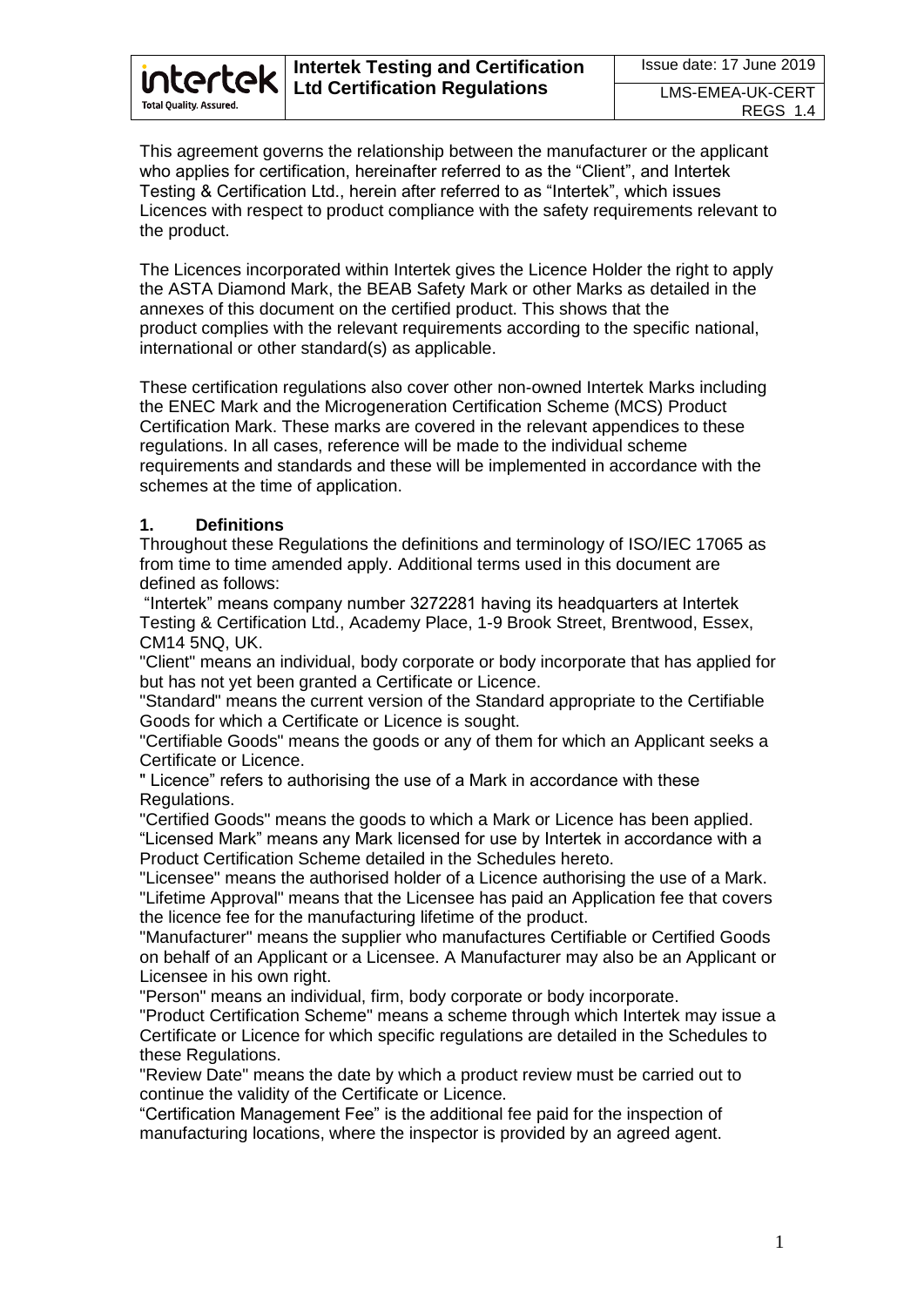# **2. Confidentiality**

intertek

**Total Quality. Assured.** 

Intertek agrees to treat information that the company receives from the Client, in association with the performance of certification, in strictest of confidence, except as mentioned below. Only the Client or his authorised agent has right of access to the documentation that forms the basis for certification. Intertek will make available to the general public the following details in relation to a Licence, unless the Licence holder specifically requests this is withheld:

- Licence number
- Licence holder or brand name
- Product description and designation
- Factory reference code
- Approval standard(s)
- Licence issue date
- Licence review date

Intertek has the right to make exceptions from confidentiality in cases where the company is so obliged in accordance with the requirements of its accreditation bodies and with specific Countries laws or constitution, and subject to decision by the specific Countries court of law, National authority or European authority.

Intertek Testing and Certification Ltd operates certification activities under ISO/IEC 17065:2012. Therefore, EU Commission appointed national accreditation bodies (observers) have a right of access to review client information at either an Intertek or Client site.

# **3. The Licence**

Before a Licence authorising the use of one of the Intertek Approval Marks is issued Intertek shall be satisfied with regard to every application:

- a) that the general provisions contained in these Intertek Marks Certification Regulations are satisfied;
- b) that a sample of the Certifiable Goods is constructed in accordance with good engineering practice and does not endanger the safety of persons, domestic animals or property when properly installed and maintained and used in applications for which it was made and thereby conforms with the relevant requirement of the Low Voltage Directive 2006/95/EC (when intended for sale in EU countries);
- c) that a sample of the Certifiable Goods completely complies with the appropriate safety standard(s) or there exists an acceptable degree of compliance with the appropriate electrical safety standard(s);
- d) that in the case of an application submitted pursuant to the CCA Procedure that any Notification of Test Results presented as being issued by Body A is a true and authentic statement of the testing of the Certifiable Goods and is accompanied by an Identity Declaration or Statement of Identification as required by CCA Operational Documents;
- e) that in the case of an application submitted under Agreements other than the CCA Agreement entered into by Intertek the documentation presented includes a true and authentic statement of the testing of the Certifiable Goods and an Identity Declaration or Statement for Identification as required.
- f) that the Manufacturer's production procedures and system of quality control will be such that all Certified Goods will conform with the appropriate Electrical Safety Standard and/or to the relevant Intertek Production Control Specifications and will do so to that degree which is considered acceptable at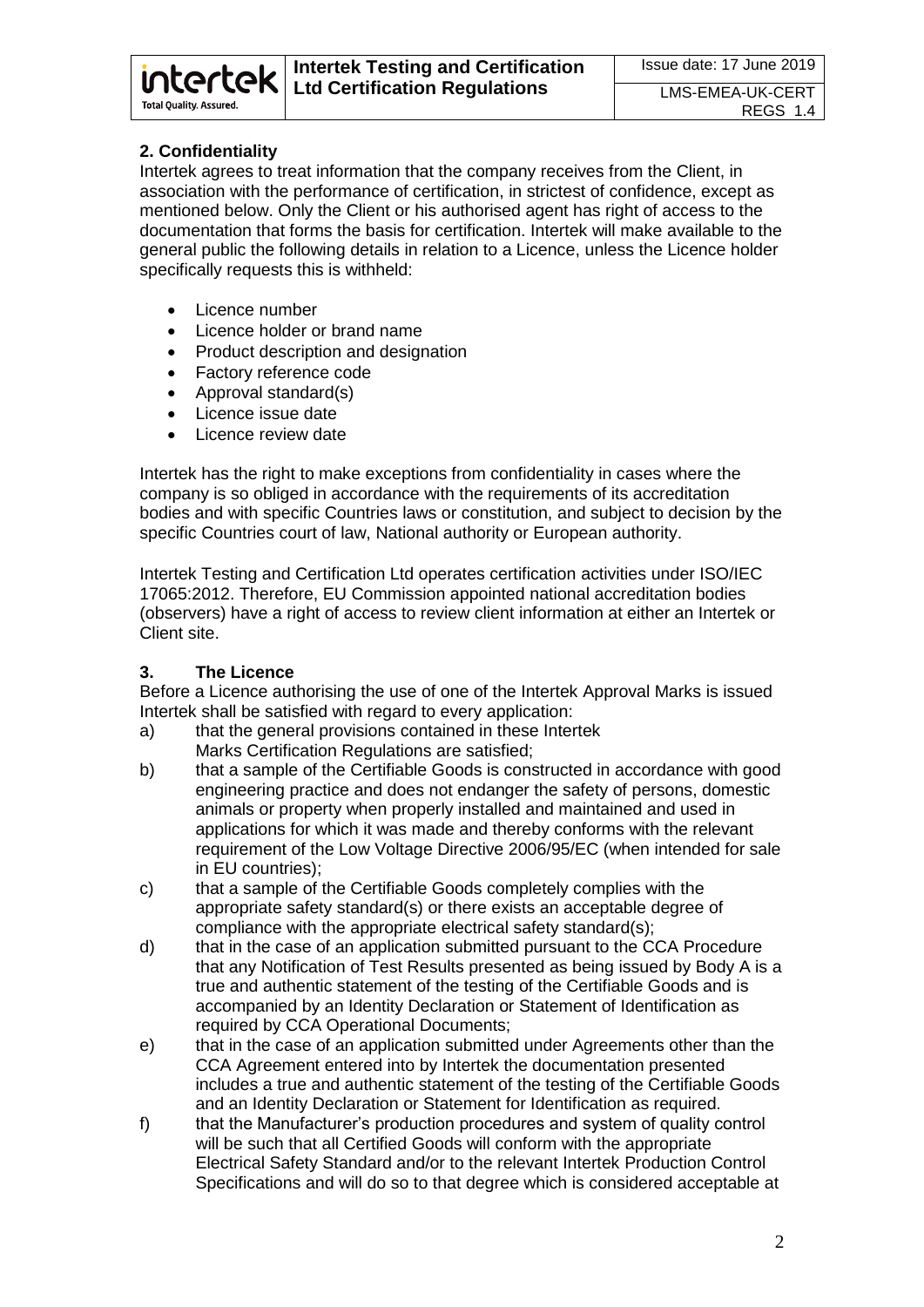the time of the grant of the Licence.

#### **4 Validity of the Licence**

**intertek** 

**Total Quality, Assured.** 

A Licence is issued for a maximum of five years with a period of validity up to the end of the sixtieth month (see specific Licence requirements in the relevant annex). This period shall be reduced where the Date of Withdrawal of the Standard (DOW) dictates that the Standard to which the product was tested has been superseded or the Licence has been cancelled.

The validity of the certificate is determined by compliance with the following provisions:

- a. The Client pays the invoiced annual Licence fee on the due date at the latest.
- b. The Client issues payment for testing/certification on the due date at the latest.
- c. If these provisions are not complied with within a specified period, the Licence is invalid and the fact that a Licence has been issued is no longer relevant. Section 4 states that the Licence may prematurely cease to be valid in certain circumstances.
- d. Pre-Licence and periodic inspections of the manufacturing locations, as stated in the relevant annex, are successfully completed.
- e. Sample inspections, as stated in the relevant annex, are successfully completed.
- f. Any modification to the product is reported to Intertek and tests or inspections are carried out as directed by Intertek prior to implementation of production.
- g. Any change of manufacturing site is advised to Intertek and accepted in writing by Intertek.

# **5 Premature cessation of validity of the Licence**

Intertek has the right to recall a Licence with immediate effect in the following instances:

- a. The Clients system for production control does not comply with the relevant requirements.
- b. The Client does not issue payment for testing/certification on the due date at the latest.
- c. The Client acts in some other way which contravenes this agreement.
- d. Where the standard in question has been amended or superseded and Intertek has informed the Client of the changes that may need to be made, and the Client does not take appropriate action so that the period of validity of the certificate is not affected.

The Client may give notification of premature termination of this agreement providing

that the manufacture or import of the certified products bearing Intertek Mark(s) has ceased.

The agreement ceases to be valid on the day that notification is received by Intertek. The Client is obliged to pay all licence fees that are due for payment before the termination of the agreement and the costs of inspection to the company who carried out the factory inspection or other comparable inspection on behalf of Intertek if the inspection took place before the termination of the agreement. Intertek is obliged to confirm cessation to the Client as soon as possible. Once the Licence ceases to be valid, it is the responsibility of the Client, or his agent, to ensure that any marking of the product discontinues. Product manufactured prior to the date of cancellation is still considered to be certified, even though these products may be sold after the date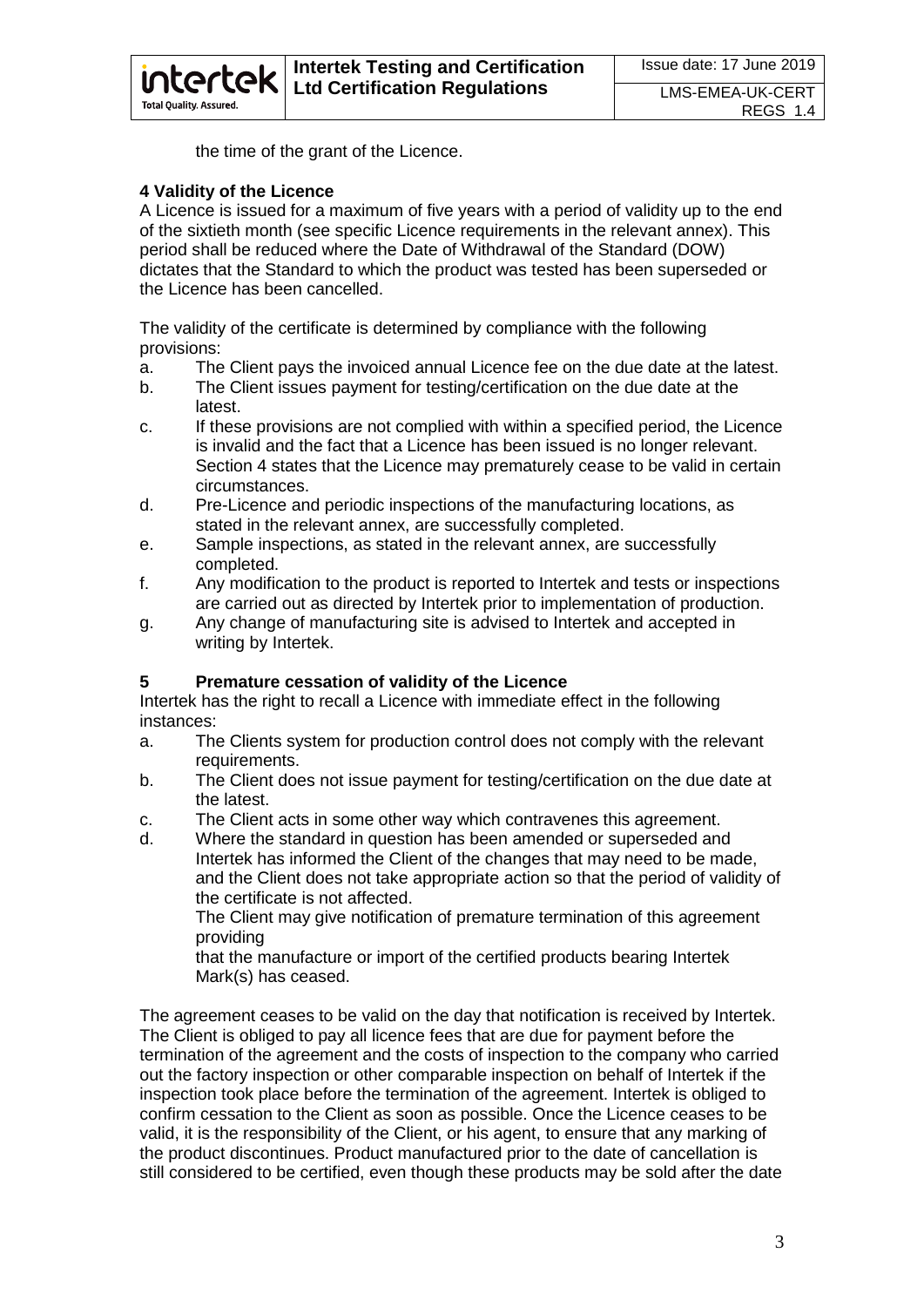

of cancellation, providing all other requirements, for example the Date of Withdrawal (DOW) of the standard, are met.

Notwithstanding the fact that the agreement is terminated prematurely, the parties are bound by the obligations that are specified in the relevant annex

#### **6 Assignment of a certificate**

The Client has the right to assign the Licence under the following conditions: The holder of the Licence, i.e. the proposed new Licence Holder, applies for a new Licence to be issued in his own name, giving his name, address and other necessary details. The Licence Holder agrees to the transfer and the Client's permission is valid, i.e. it has not been recalled, when the application for transfer is submitted.

#### **6a Brand certificates**

In line with the IECEE CB Scheme, Intertek will issue one licence/certificate per Brand name

#### **7 Confirmatory inspection**

To safeguard the value of the Licence, Intertek maintains the right during the period of validity of the Licence to carry out production and market inspections for the purpose of checking that the products that are available on the market, and which have been certified by Intertek, are consistent with the product as certified.

For this purpose, the Client agrees to provide Intertek, at no cost to and upon request from Intertek, samples of the product that are certified by Intertek from manufacturers, importers, wholesalers, distributors or other enterprises which make the product available on the market, and to permit Intertek or Intertek's representative access to the production unit in order to perform an inspection.

Furthermore, the Client agrees to ensure that the production process incorporates a production control system, through inspection and testing, for the purpose of ensuring that manufactured products are consistent with the product as certified and in accordance with Intertek or other certification scheme requirements. If, after such confirmatory inspection, it is found that the product differs from the product as certified, the Client is obliged to comply with the decisions made by Intertek.

#### **8. Invoicing and Fees**

Application and Annual Licence fees are covered in the relevant Annex.

The Client is obliged to pay the fee/charge and/or other reimbursement for inspection of the manufacturer's production control (factory inspection) to the company that performed the inspection, irrespective of whether the inspection was carried out by Intertek or by Intertek's representative.

The Client is obliged to pay any other costs incurred by Intertek due to a Licence Holder non-compliance with these Regulations.

A Test Fee to cover the cost of testing to the requirements of the Appropriate Standard is payable by the Client to Intertek when Intertek arranges such testing.

Unless agreed otherwise, the terms of payment are thirty (30) days net. Penalty interest in accordance with the Interest Act will be applied to overdue payment.

Value added tax is charged in accordance with current legislation.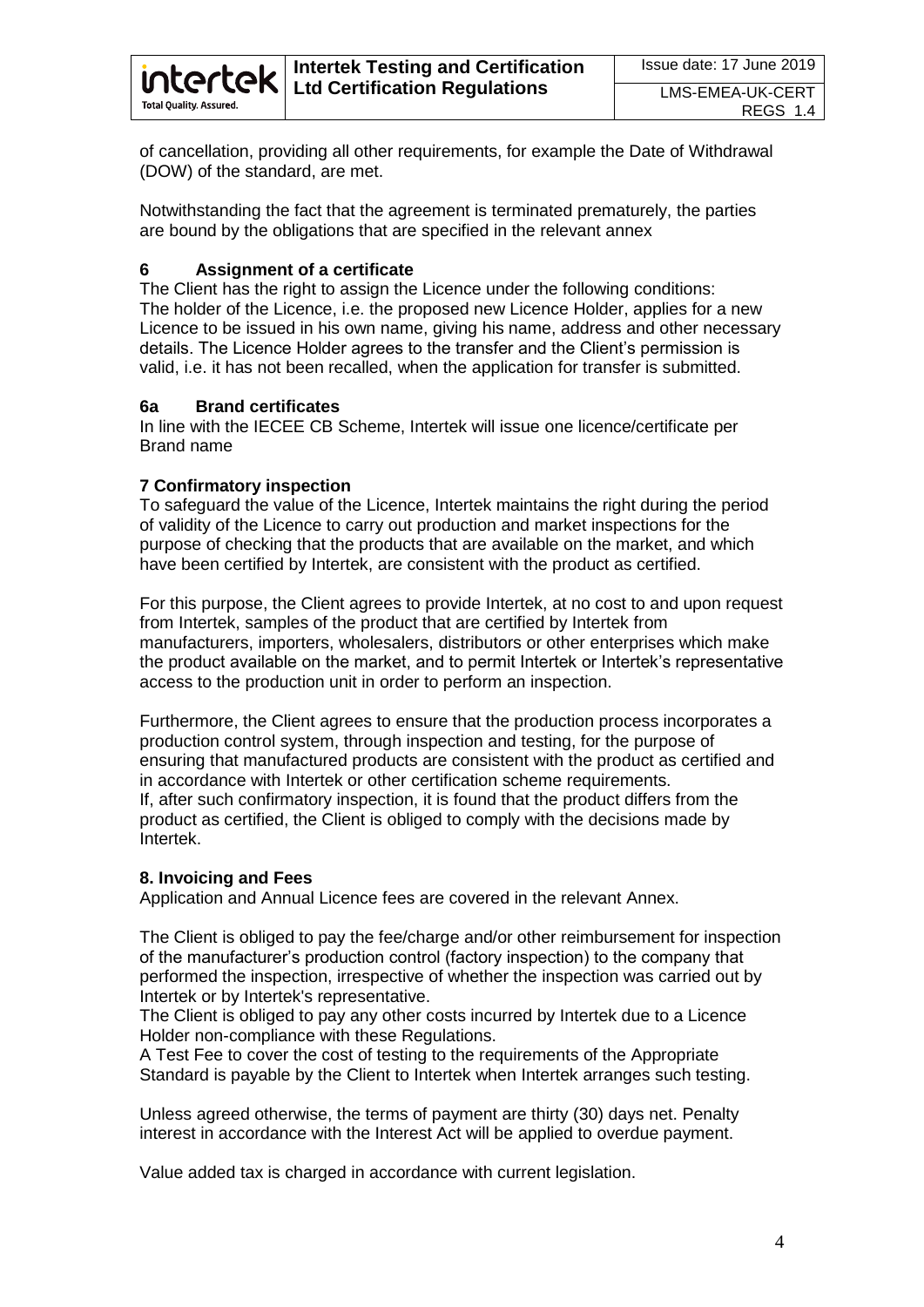# **9. Agent and an agent's payment obligation**

If the Client is represented by an agent, the Client and the agent are jointly responsible to Intertek for ensuring that all costs incurred in association with certification inclusive of license fees and any additional fees are paid. If an agent ceases to act on behalf of a Licence Holder, the agent or the Licence Holder shall notify Intertek of the circumstances in writing, without delay.

### **10. Claim for compensation**

**intertek** 

**Total Quality. Assured.** 

If the Client intends to charge Intertek with the responsibility for damage which the Client claims to have suffered in connection with certification, he shall submit a written statement outlining the reasons for the claim. The claim for compensation, in order to be valid, must be made within a reasonable period from the time the damage became apparent or should have become apparent to the Client and must have occurred at the latest within two (2) years from testing.

The agent or the Client shall notify Intertek of the circumstances in writing, without delay.

#### **11. Limitation of liability**

Intertek is responsible under the provisions set out below and under the limitations stipulated for damages suffered by the Client as a result of demonstrated negligence by Intertek in conjunction with certification.

Intertek is not responsible for damages caused as a direct result of a decision made by a court of law, supervisory authority or international authority whose decisions have been agreed by the specific Country, or other circumstances over which Intertek has no control.

Intertek is not responsible for any loss of production, loss of profit, loss of contract or any other indirect loss.

Certification of a product does not absolve the Client from product liability.

Intertek's total liability is limited to the value of the contract.

#### **12 Complaints and Appeals**

All appeals and disputes shall be conducted in accordance with Intertek GMS-OP-28 "*Certification complaints*" / GMS-QC-03 "*Appeals and Disputes Handling*" The complaint and/or appeal must be submitted in writing within 14 days of the suspension letter issued by the notified body. The appeal in writing is submitted to in all cases the local country or Regional Quality Manager. The appeal is reviewed by a panel not involved in the initial decision and the decision made by the appeals panel shall be final.

Further UK contact information as

follows: <http://www.intertek.com/certification/appeals-uk/>

#### **13. Date of coming into force**

This agreement comes into force on the date that the Client signs the specific Intertek Certification Application Form.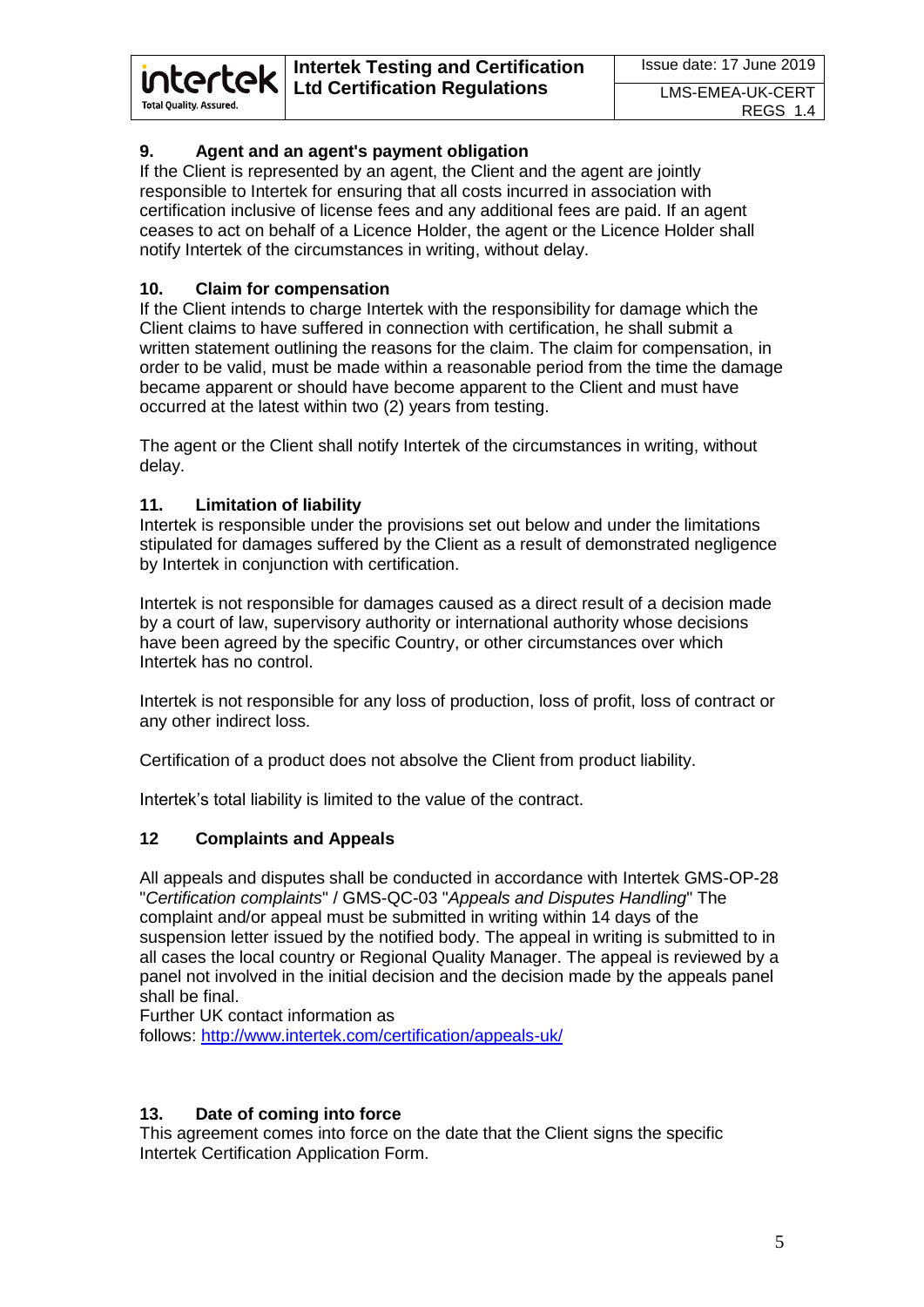# **14. Records of Complaints**

intertek

**Total Quality. Assured.** 

A Licensee shall maintain a record of any complaints received in respect of Certified Goods relating to any aspect which could be construed as endangering the safety of persons, domestic animals or property or which might suggest that the goods do not conform to the Low Voltage Directive and/or other New Approach Directives/Harmonised or appropriate Standards..

The records shall include details of actions taken in respect of deficiencies found and their effectiveness.

The records shall be made available to any person duly authorised by Intertek to inspect such records.

Where, upon initial investigation, compliance with the Low Voltage Directive other relevant regulations, or the Appropriate Standard is in doubt, or the effectiveness of the Appropriate Standard is in question Intertek shall be notified immediately and any further investigation shall be conducted in consultation with Intertek.

### **15. Indemnifications and Liability**

The Client agrees to hold Intertek harmless and to defend and indemnify Intertek against any liability, loss, or damage from claims, demands, costs (including legal fees), or judgements arising out of any negligent or intentional acts of the Client or third parties relating to the certified product or arising from the use of the Certification Mark.

Intertek will not, in any circumstances, be liable to the Client for any indirect, special, punitive, or consequential damages, or any third party claims which may arise as a result of the services provided in this Certification Agreement or services falling under the responsibilities of Recognised Test Laboratories or Manufacturer's Laboratories. The maximum aggregate liability of Intertek for damages in connection with this Certification Agreement shall not exceed the fees paid by the client to Intertek under this agreement in the 12 months prior to the incident initiating the claim.

# **16. The name of Intertek and use of the Certification Marks**

The Client must ensure that a product that is certified by Intertek has the appropriate Mark affixed for as long as the Licence is valid, unless otherwise agreed with Intertek.

When marketing a certified product, the Client has the right to use Intertek marks, symbols and names in the specified manner:

The Mark may be used on products, packaging or other marketing methods. The Client is entitled to print the Intertek name on products or packaging, but only in the phrase "Tested and certified by Intertek Testing & Certification" or equivalent phrasing in another language.

The Client is also only entitled to use the Mark, the Intertek name or other Intertek symbols in agreement with Intertek.

It is a condition of use that the mark shall not be used in any printed advertisements or printed publicity matter directed primarily to the market in the United Kingdom and in the Isle of Man or in retail point of sale display cards distributed by the registered proprietor for use within the United Kingdom and the Isle of Man without indicating that it is a certification mark.

Any right which may arise as a result of promotion of the symbol which is owned and/or used by Intertek will be held by Intertek. Irrespective of whether the use of the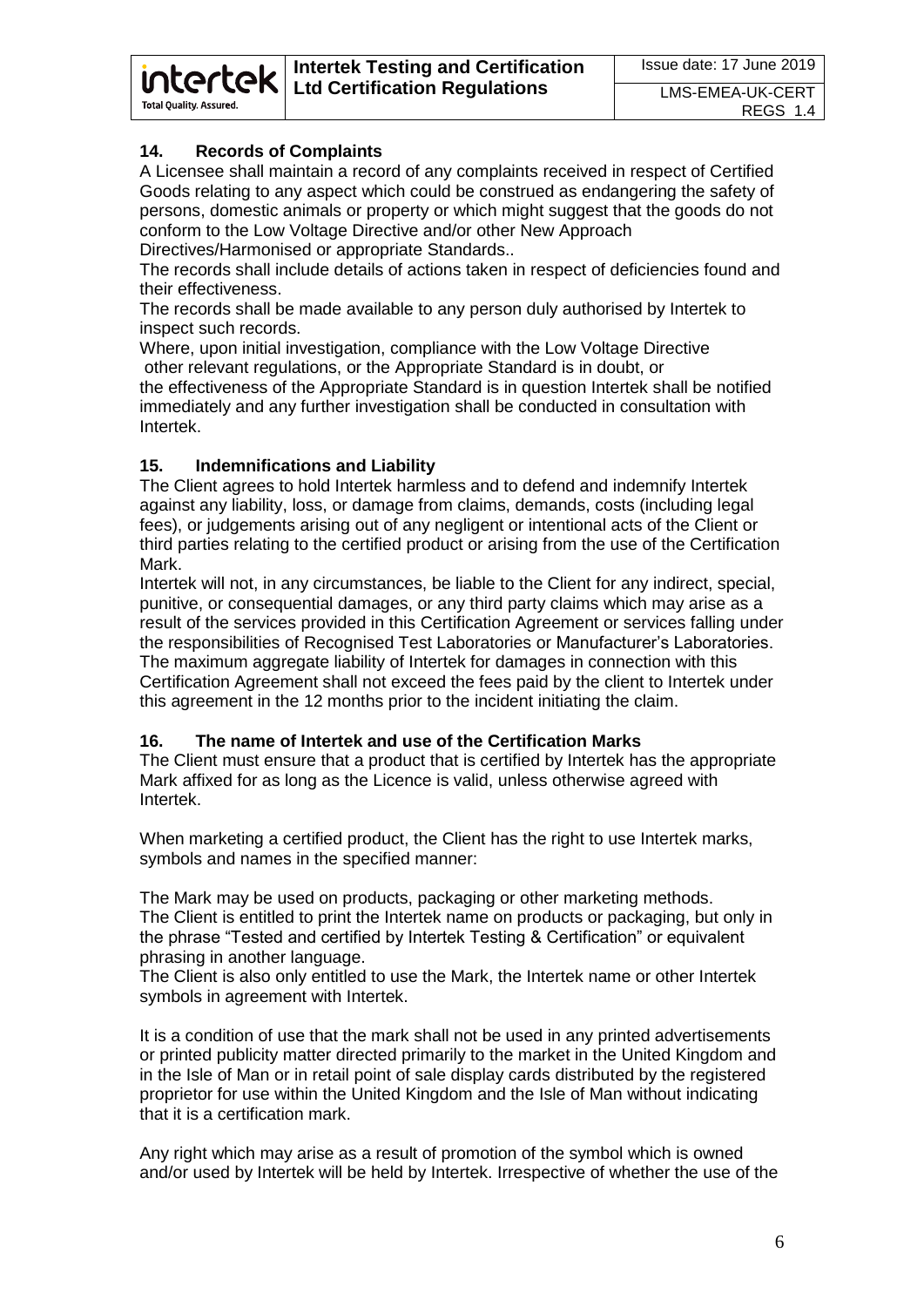

symbol is permitted in accordance with the provisions set out above, Intertek may take action against the use of the said symbol by the Client if the use is to the detriment of the profile, reputation and goodwill of the symbol. The Client is not permitted to register the Mark, the Intertek symbol or any other symbols owned by Intertek.

The client is not permitted by these regulations to infringe the protection of the Marks, symbols and names owned by Intertek.

Marks which are not owned by Intertek, for example the MCS Mark may be subject to restrictions as defined within the relevant certification and/or brand guideline documents.

### **17. Alteration of Regulations**

These Regulations may from time to time be altered, but no such alterations shall affect the right of any Licensee to use the Licensed Mark unless, or until, three months' notice in writing of such alteration shall have been given to him by Intertek.

#### **18. Notices**

Any notice required by these Regulations to be given to any Person shall be deemed to have been given if forwarded properly addressed, to the last known address of the Person concerned.

#### **19. Intertek Logo – Use by Product Manufactures.**

Authority is granted to the applicant to use the Intertek logo "Type Tested, Production Monitored" on packaging, marketing literature and product when an Intertek Type 5 certification has been successfully conducted whereby Type and Surveillance Certification has been issued. The Intertek logo "Type Tested, Production Monitored can be applied by the applicant or by the manufacturer with authority from the applicant if different in conjunction with any of the Type 5 marks listed within these regulations. (See Annex K)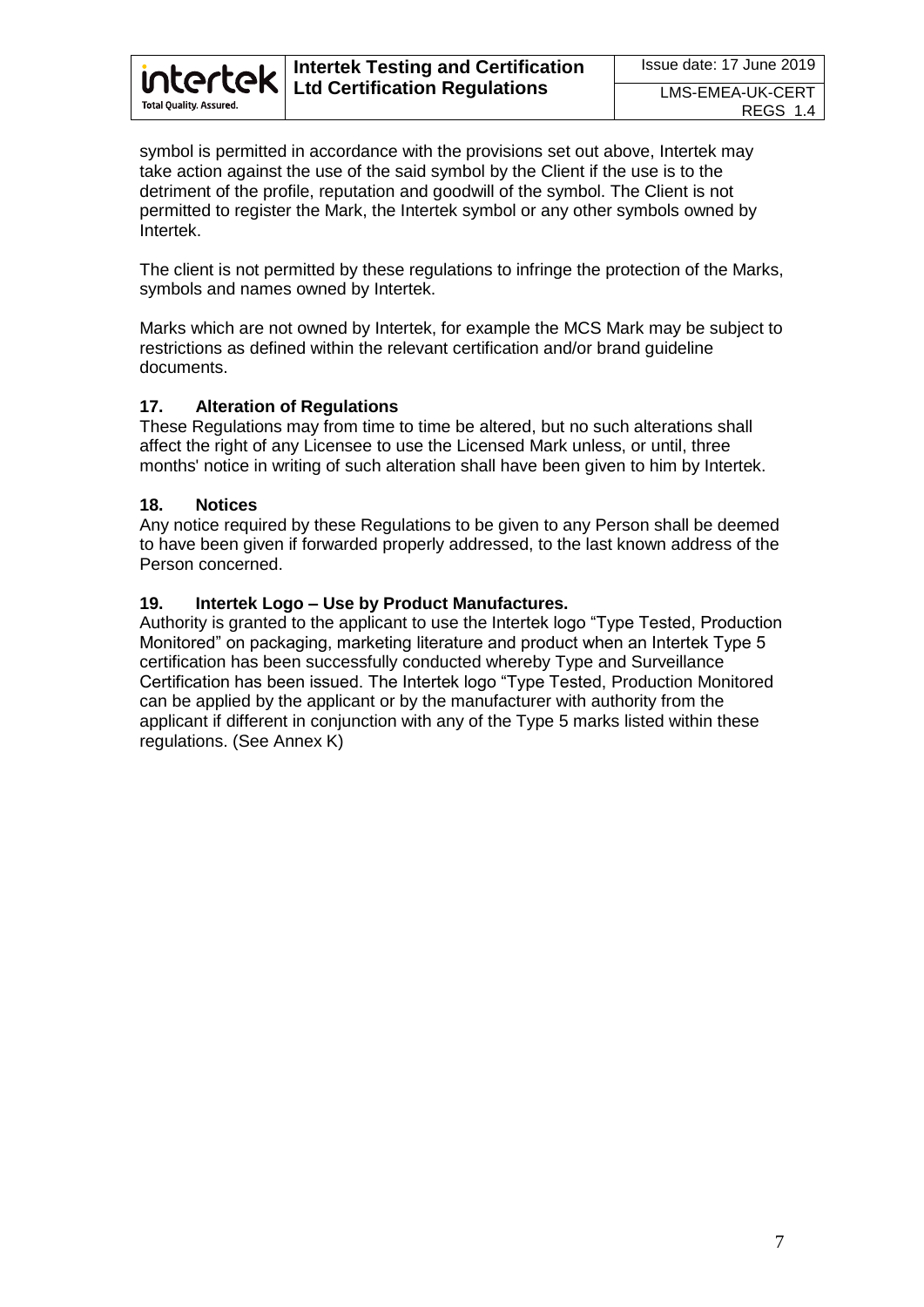# **Annex A – The ASTA Diamond Mark**

intertek

**Total Quality, Assured.** 

# **A1 Invoicing and fees for the ASTA Diamond Mark**

A Licence fee will be charged for the certified product during the period of validity of the Licence. The first Licence fee is charged in conjunction with the initial certification. The fee is charged to the applicant's account and the amount is either for a full 12 months or in proportion to the number of months until the annual invoicing month (often arranged such that all of the Licences for a client share the same invoicing month).

Subsequent Licence fees are charged annually in advance to coincide with the invoicing month stated on the Licence.

An Application Fee is payable to Intertek by a Licence Holder for a Certificate or Licence before any work is carried out and is not returnable.

# **A2 Validity of the ASTA Licence**

A Licence will be reviewed every 5 years. This period shall be reduced where the Date of Withdrawal of the Standard (DOW) dictates that the Standard to which the product was tested has been superseded.

If the review of Licensed Goods has not been completed by the Review Date the Licence shall lapse, and the licensee shall no longer be entitled to place the Licensed Mark on the Certified Goods.

A Licence may be reinstated if the review is satisfactorily completed in the period during which it has been allowed to lapse.

A Licence shall be cancelled if it has not been reinstated within twelve months from being allowed to lapse.

A pre-licence inspection of all the relevant manufacturing locations must be successfully completed prior to issuing a new approval unless the factory already produces similar, currently Licenced products.

Samples of the product will be periodically inspected and/or tested by Intertek. A fee will be payable by the Client to cover any test and administration fees. A maximum of one inspection per product will be carried out per year, unless issues arise concerning unauthorised modifications of the product.

# **A3 Review of ASTA Licensed Goods**

Licensed Goods and the supporting documentation will be reviewed at a frequency to be determined by Intertek, which shall not normally be less than every five years. Every Licence issued will show a Review Date by which the review shall be completed.

If the review of Licensed Goods has not been completed by the Review Date the Licence shall lapse, and the licensee shall no longer be entitled to place the Licensed Mark on the Certified Goods.

A Licence may be reinstated if the review is satisfactorily completed in the period during which it has been allowed to lapse.

A Licence shall be cancelled if it has not been reinstated within twelve months from being allowed to lapse.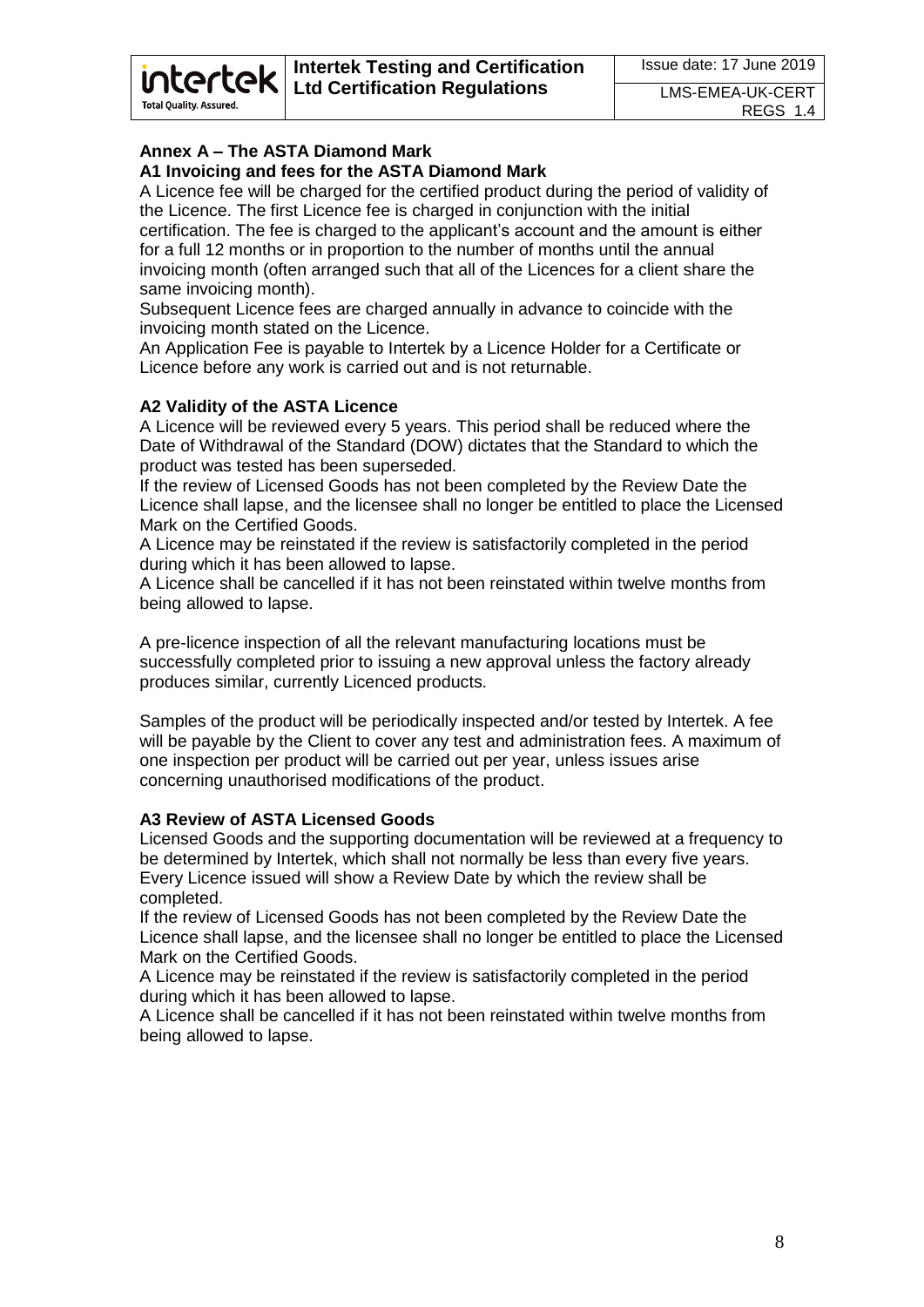

The ASTA Diamond Mark licensed for use by Intertek is as shown below:

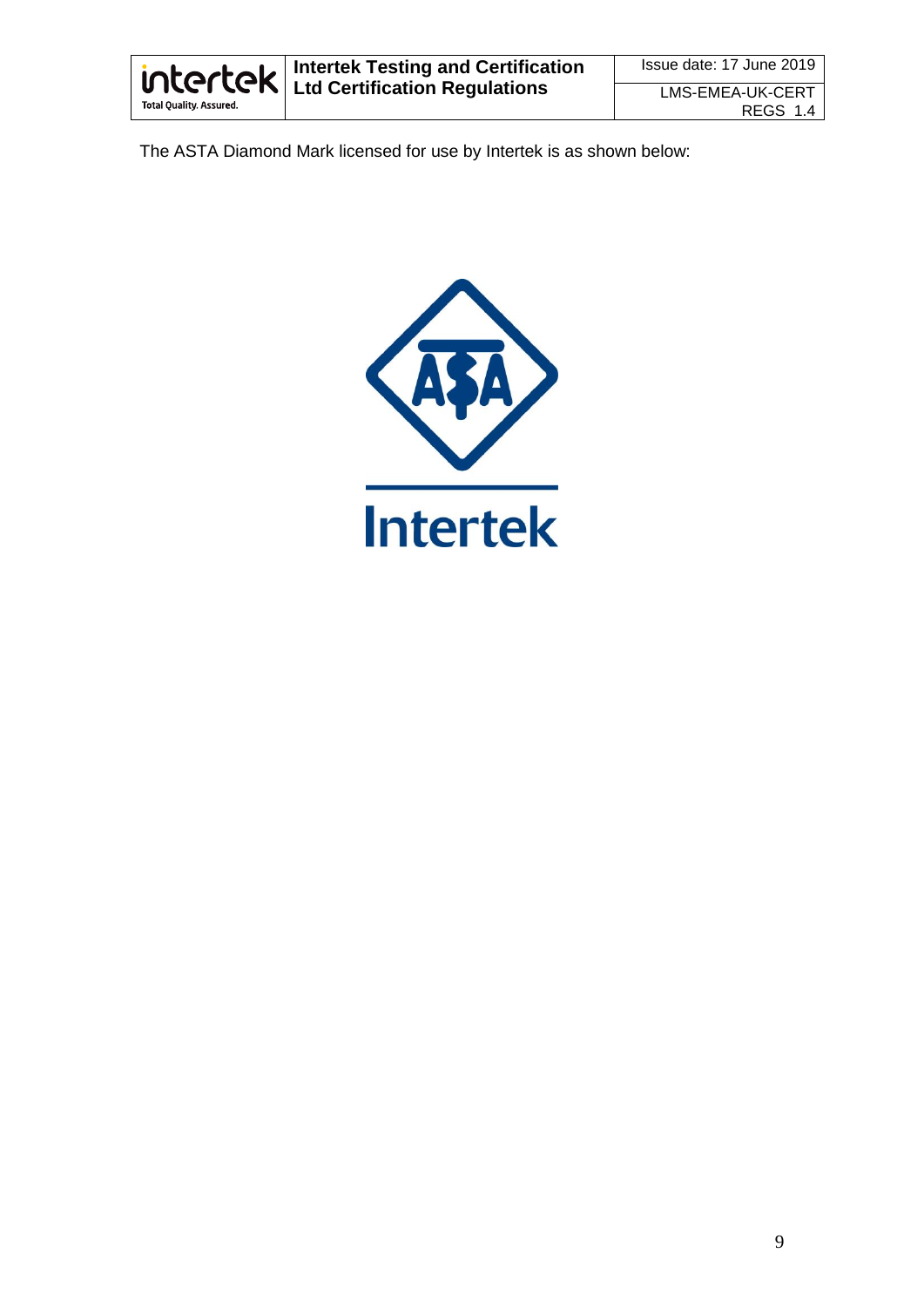# **Annex B – The BEAB Mark**

**intertek** 

**Total Quality, Assured** 

**B1 Invoicing and fees for the BEAB Mark** A Licence fee will be charged for the certified product during the period of validity of the Licence. The first Licence fee is charged in conjunction with the certification. The fee is charged to the applicant's account for a full year irrespective of the date of issue. Subsequent Licence fees are charged annually in advance in the anniversary month of issue.

Subsequent Licence fees are charged annually in advance in the anniversary month of issue.

An Application Fee is payable by a Client for a Certificate or Licence to Intertek before any work is carried out and is not returnable.

Where a client indicates on the application form, a lifetime fee may be paid which incorporates the application fee plus the annual licence fee only. This one off fee will last the life of the approval as long as the other rules within these regulations are met. Note: this fee does not include any fees required for reviews, modifications, test work, etc.

A fee is payable for each inspection of all the relevant manufacturing locations and where this inspection is carried out by an agreed agent; a Certification Management Fee is also required.

### **B2 Validity of the BEAB Licence**

A Licence will be reviewed either every 3 or 5 years (depending on the product). This period shall be reduced where the Date of Withdrawal of the Standard (DOW) dictates that the Standard to which the product was tested has been superseded. If the review of Licensed Goods has not been completed by the Review Date the Licence shall lapse, and the licensee shall no longer be entitled to place the Licensed Mark on the Certified Goods.

A Licence may be reinstated if the review is satisfactorily completed in the period during which it has been allowed to lapse.

A Licence shall be cancelled if it has not been reinstated within twelve months from being allowed to lapse.

A pre-licence inspection of all the relevant manufacturing locations must be successfully completed prior to issuing a new approval and an annual routine inspection will be carried out on the anniversary of the approval, for the lifetime of the approval.

Samples of the product will be periodically inspected and a fee will be payable by the Client to cover any test and administration fees. A maximum of one inspection per product will be carried out per year, unless issues arise concerning unauthorised modifications of the product.

# **B3 BEAB Approval Marks**

The BEAB Approval Mark for Certified Goods other than electrical controls, components and switches for appliances is as shown below:

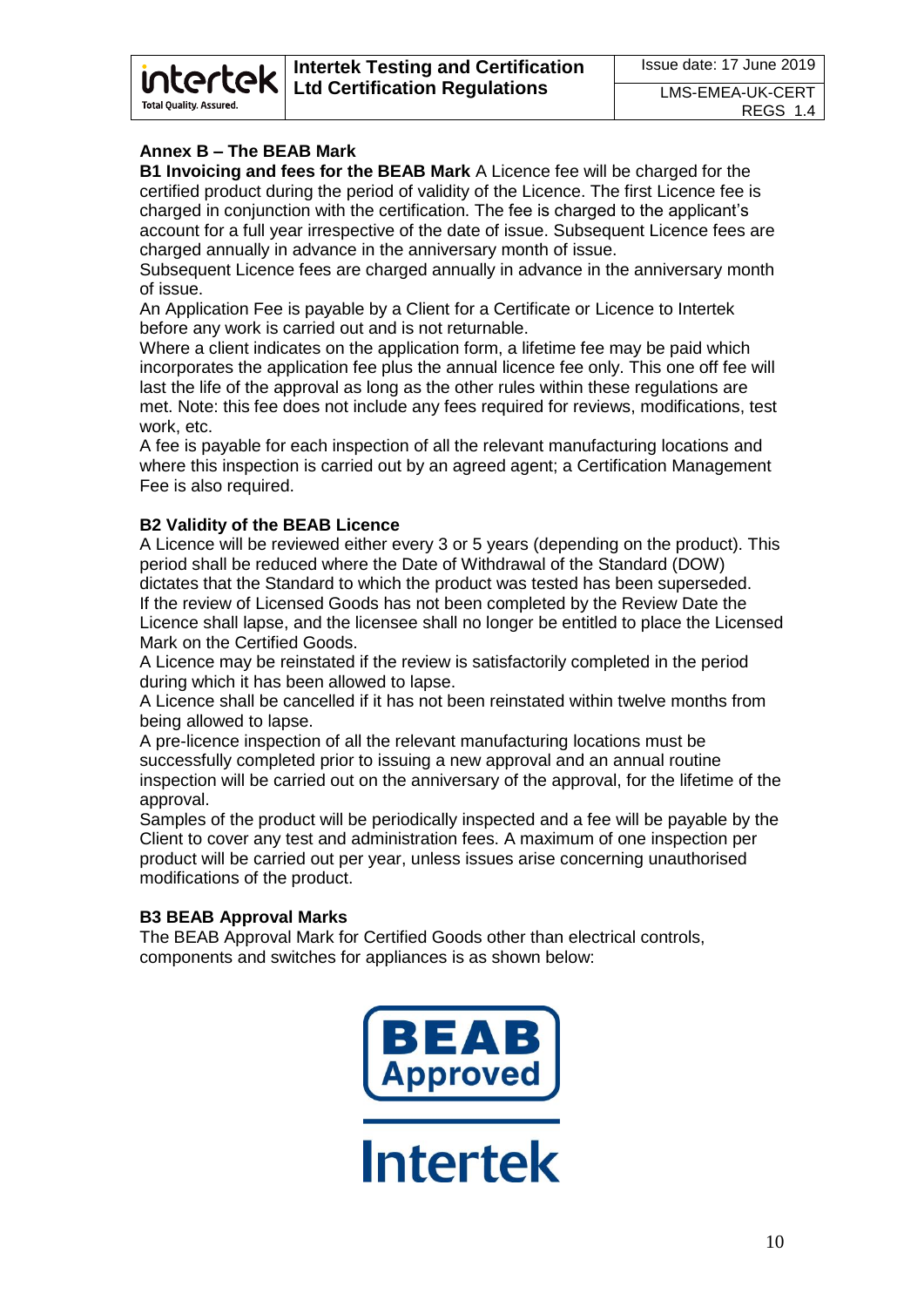

The BEAB Approval Mark for controls, components or switches for appliances is as shown below:

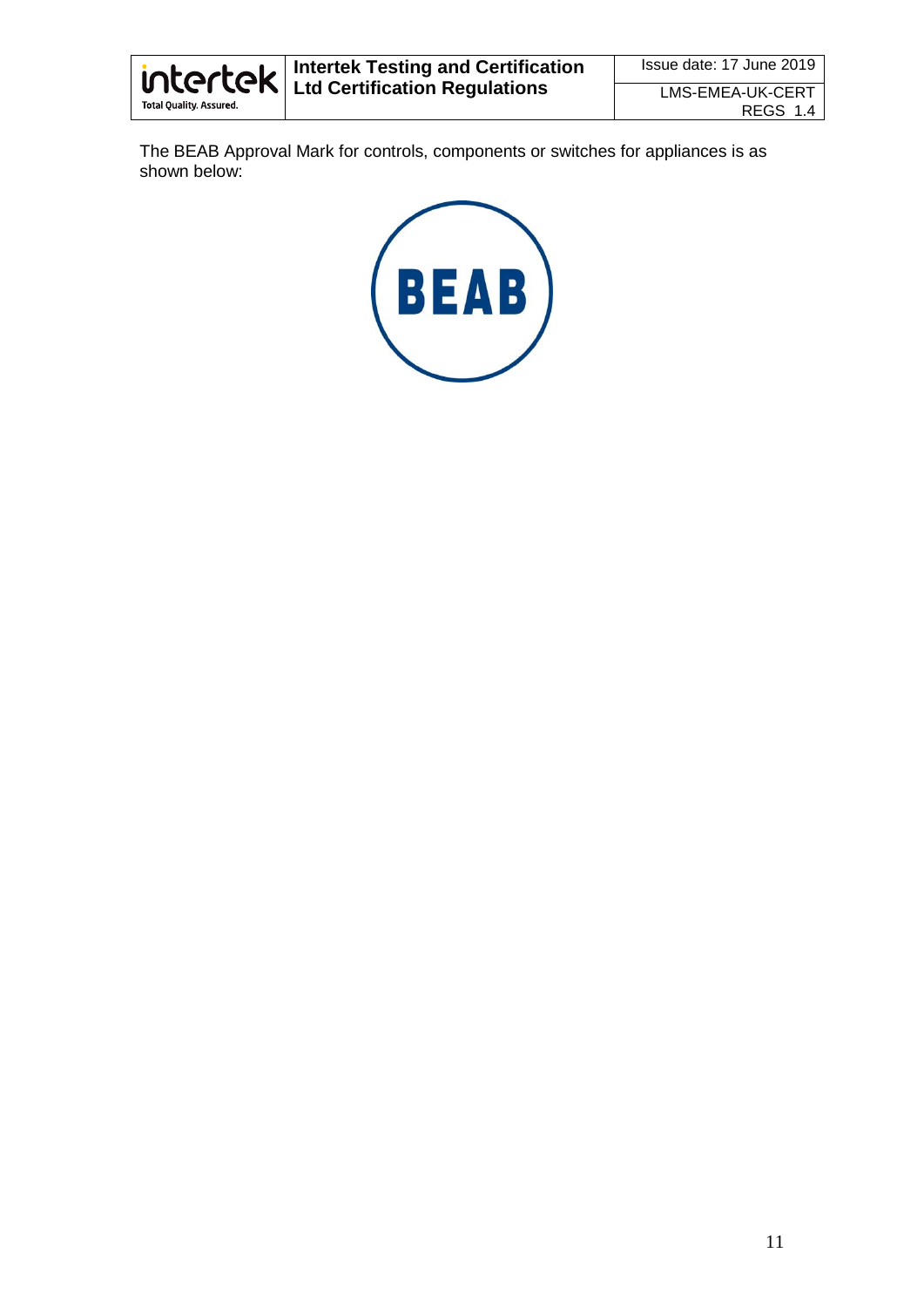

### **Annex C - The BEAB Care Mark**

**C1 Invoicing and fees for the BEAB Care Mark** is as stated in Annex B1 and is in addition to the Fees required for the BEAB Mark.

# **C1 Testing and Validity of the BEAB CARE Mark Licence**

As in Annex B2

Testing for the BEAB CARE Mark shall be carried out in accordance with the latest edition of STS 56 Particular requirements for Care Wash Units. The BEAB Care Mark may only be applied to s product that is in accordance with STS 56 and also carries the BEAB Approval Mark.

#### **C3 BEAB CARE Marks**

The BEAB CARE Mark licensed for use by Intertek is as shown below:

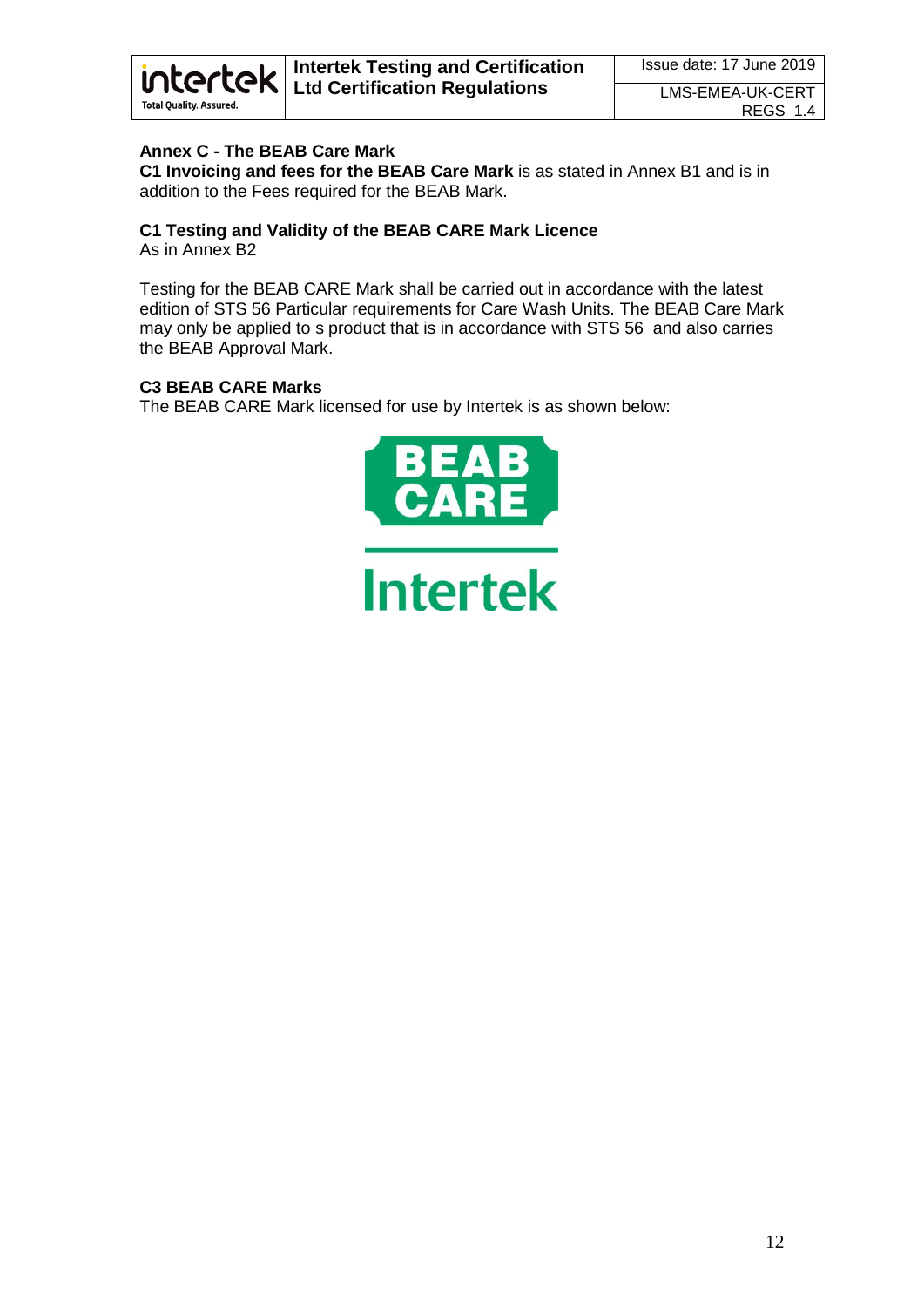

# **Annex D D1 The ENEC Mark**

The ENEC Mark licensed for use by INTERTEK is as shown below:



This Mark is not owned by Intertek and other regulations may apply in accordance with the ENEC rules in existence at the time of the application. These will be supplied as required.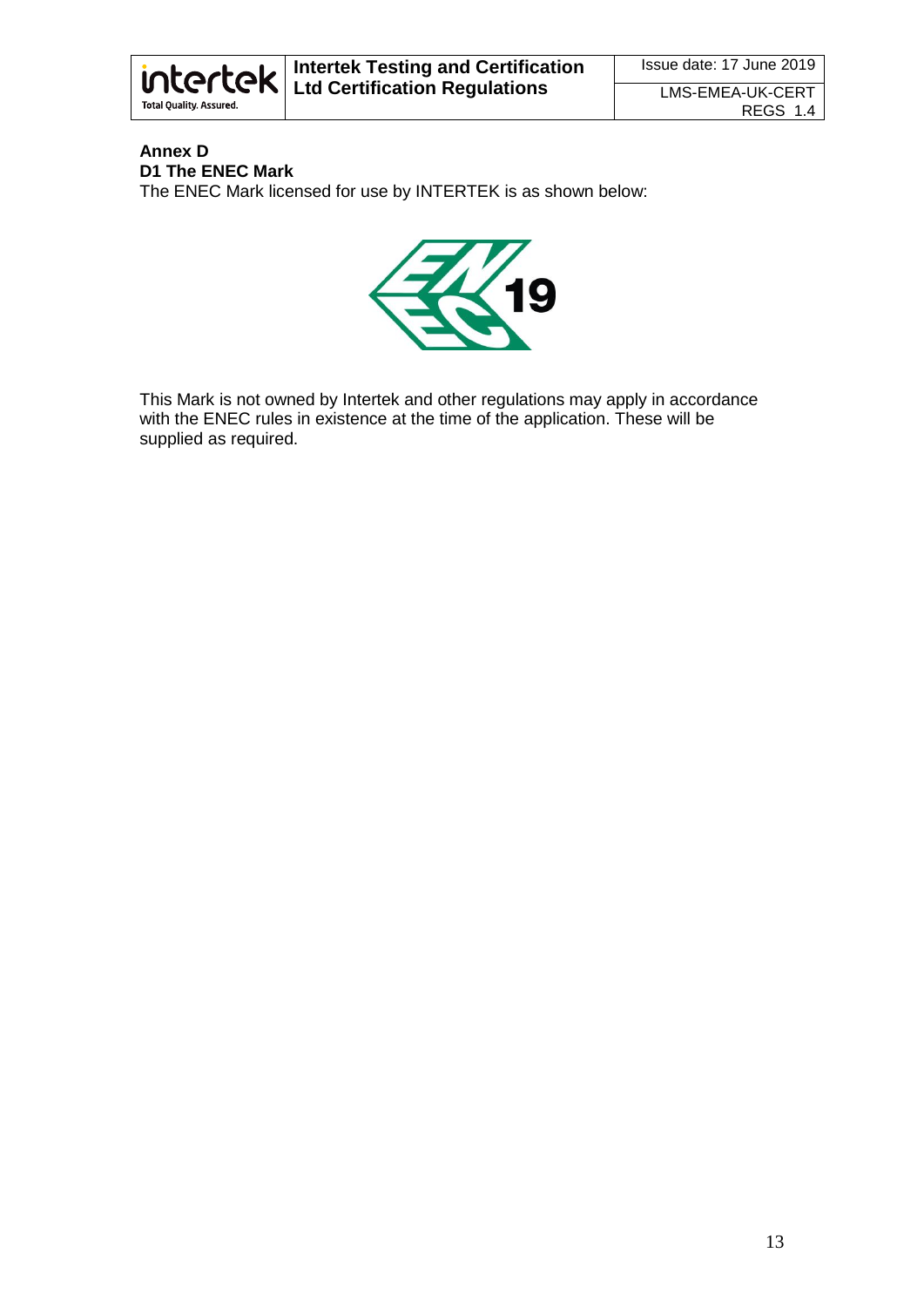# **Annex E**

**Total Quality, Assured.** 

*intertek* 

# **E1 The Microgeneration Certification Scheme (MCS) Product Approval Mark**

### **E2 Invoicing and fees for the MCS Mark**

A Licence fee will be charged for the certified product during the period of validity of the Licence. The first Licence fee is charged in conjunction with the certification. The fee is charged to the applicant's account for a full year irrespective of the date of issue.

Subsequent Licence fees are charged annually in advance in the anniversary month of issue.

An Application Fee is payable by a Client for a Certificate or Licence to Intertek before any work is carried out and is not returnable.

A fee is payable for each inspection of all the relevant manufacturing locations and where this inspection is carried out by an agreed agent; a Certification Management Fee is also required.

#### **E3 Validity of the MCS Licence**

A Licence will be reviewed every 5 years. This period shall be reduced where the Date of Withdrawal of the Standard (DOW) or relevant MCS Scheme Document dictates that the Standard/Scheme Document to which the product was tested has been superseded.

If the review of Licence has not been completed by the Review Date the Licence shall lapse, and the licensee shall no longer be entitled to place the Licensed Mark on the Certified Goods.

A Licence may be reinstated if the review is satisfactorily completed in the period during which it has been allowed to lapse.

A Licence shall be cancelled if it has not been reinstated within twelve months from being allowed to lapse.

A pre-licence inspection (Factory Production Control) of all the relevant manufacturing locations must be successfully completed prior to issuing a new approval and an annual routine inspection will be carried out on the anniversary of the approval, for the lifetime of the approval.

Samples of the product will be periodically tested (as determined by the Certification Body) and a fee will be payable by the Client to cover any test and administration fees.

A maximum of one inspection per product will be carried out per year, unless issues arise concerning unauthorised modifications of the product.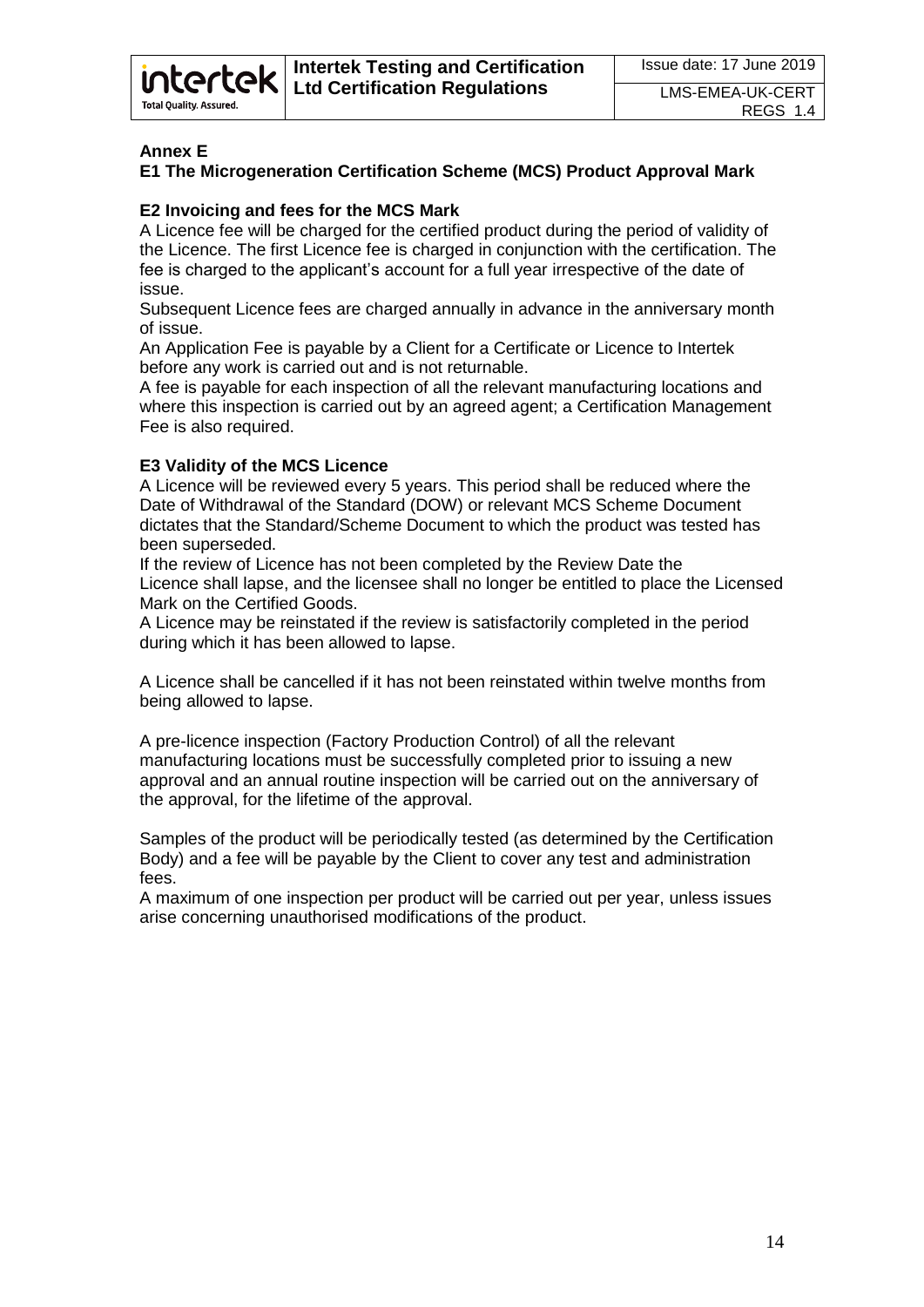

### **E4 Intertek MCS Approval Marks**

The MCS Mark licensed for use by INTERTEK is as shown below:



This certification mark has been prepared in accordance with the MCS Product Approval scheme requirements; these permit the use of the certification body logo alongside the MCS Mark. Additional information relating to the technology used and the standards applied are covered by the relevant MCS documentation.

This Mark is not owned by Intertek and other regulations may apply in accordance with the MCS standards and scheme rules in existence at the time of the application. These will be supplied as required.

The client shall supply Intertek copy of Intertek MCS Product Certification Mark as detailed on the licence and as applied to the products listed on Page 2 of the certificate

Use of the MCS Mark is governed by MCS Brand guidelines.

#### **E5 MCS Requirements for certification of small wind turbines to MCS-006**

The client shall supply Intertek copies of labelling as per section 7 of the BWEA Small Wind Turbine Performance and Safety Standard 28 February 2008

The client shall supply Intertek copy of Intertek MCS Product Certification Mark as detailed on the licence and as applied to the products listed on Page 2 of the certificate

The client shall complete a Manufacturers Declaration letter confirming that the build standard is identical to products tested and certified by Intertek

The client shall accept that Intertek will publish a copy of the BWEA Summary Report(s) referenced on the MCS certificate on the Intertek web site. The client shall also make a copy of the Summary Report publicly available as per section 6 of the BWEA Small Wind Turbine Performance and Safety Standard 28 February 2008

All actions shall be completed and evidence submitted within 30 days of the issue date of these certificates. Failure to comply with these requirements may result in suspension or termination of any MCS Certification.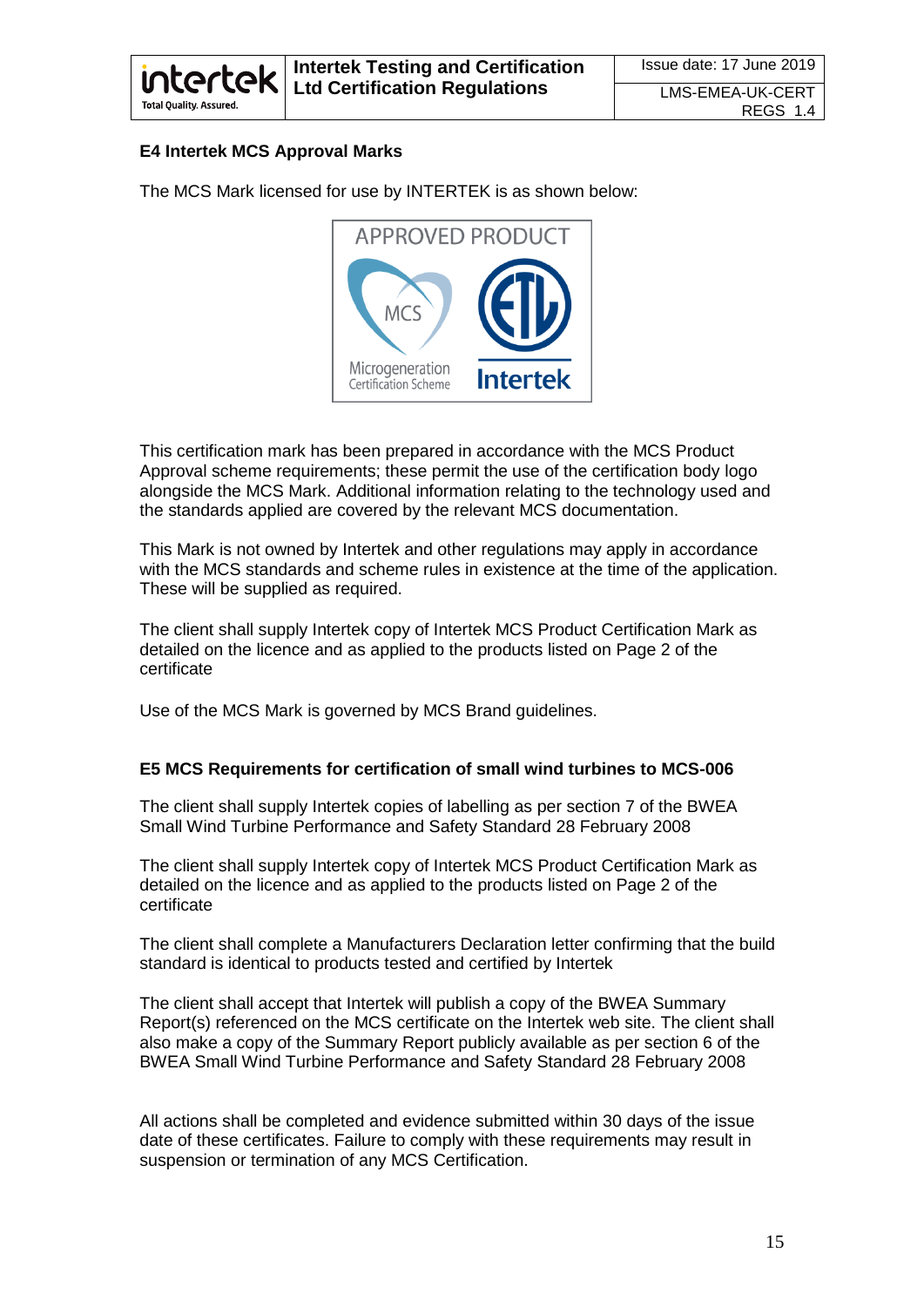# **Annex F – CertAlarm**

intertek

**Total Quality, Assured.** 

**F1 Invoicing and fees for the CertAlarm Mark** A Licence fee will be charged for the certified product during the period of validity of the Licence. The first Licence fee is charged in conjunction with the certification. The fee is charged to the applicant's account for a full year irrespective of the date of issue. Subsequent Licence fees are charged annually in advance in the anniversary month of issue. Note: There is also a CertAlarm Fee.

An Application Fee is payable by a Client for a Certificate or Licence to Intertek before any work is carried out and is not returnable.

Client must have Quality Management System in place – audited by a recognised Accreditation Body.

A fee is payable for each Factory Product Control (FPC) inspection of all the relevant manufacturing locations and where this inspection is carried out by an agreed agent; a Certification Management Fee is also required.

#### **F2 Validity of the CertAlarm Licence**

A Licence will be reviewed either every 4 years. This period shall be reduced where the Date of Withdrawal of the Standard (DOW) dictates that the Standard to which the product was tested has been superseded.

If the review of Licensed Goods has not been completed by the Review Date the Licence shall lapse, and the licensee shall no longer be entitled to place the Licensed Mark on the Certified Goods.

A Licence may be reinstated if the review is satisfactorily completed in the period during which it has been allowed to lapse.

A Licence shall be cancelled if it has not been reinstated within twelve months from being allowed to lapse.

A pre-licence inspection of all the relevant manufacturing locations must be successfully completed prior to issuing a new approval and an annual routine inspection will be carried out on the anniversary of the approval, for the lifetime of the approval.

Samples of the product will be periodically inspected and a fee will be payable by the Client to cover any test and administration fees. A maximum of one inspection per product will be carried out per year, unless issues arise concerning unauthorised modifications of the product.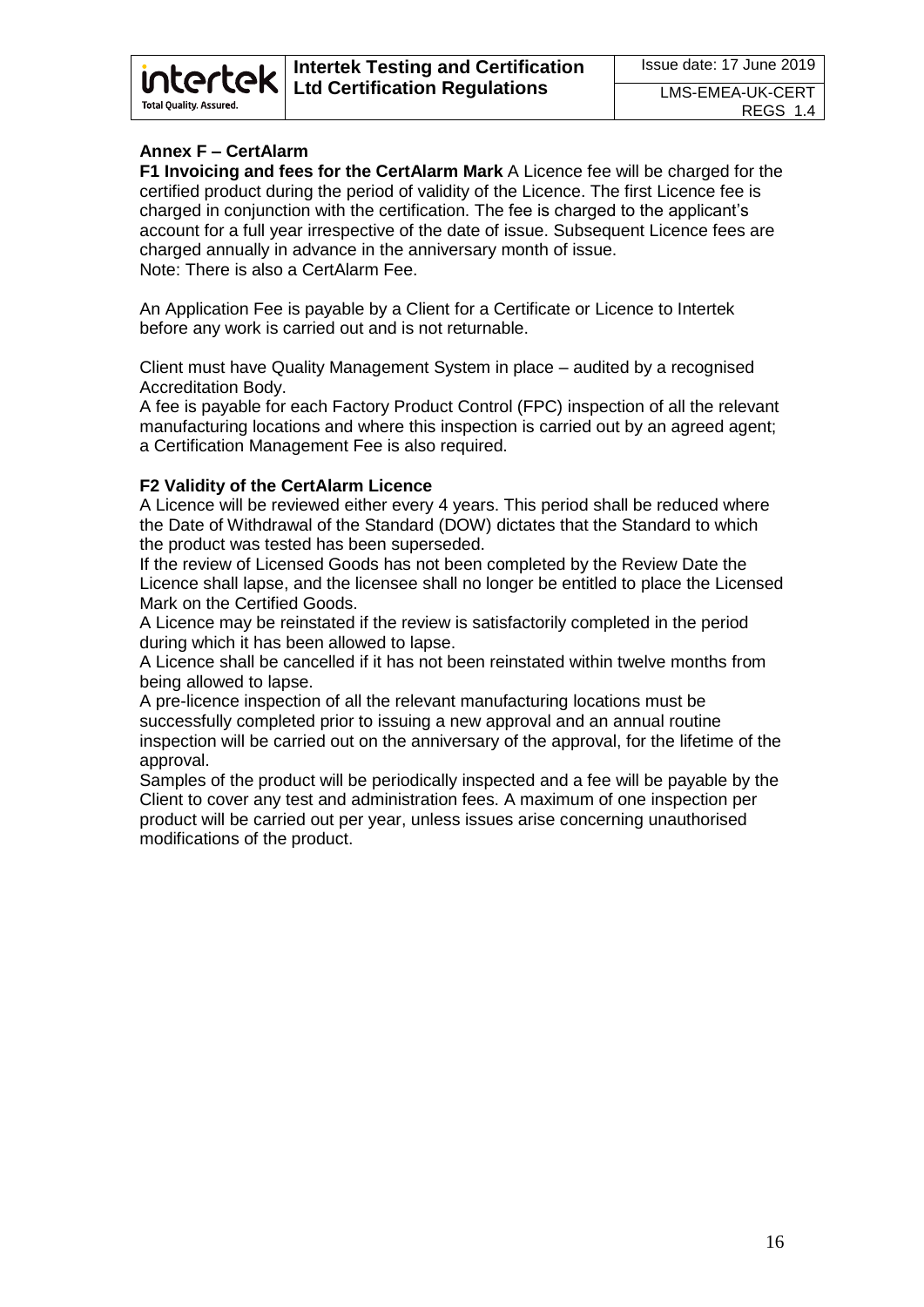

# **F3 The CertAlarm Mark**

The CertAlarm Mark licensed for use by INTERTEK is as shown below:



The CERTALARM Mark may be reproduced in any size appropriate for the application, provided that the proportions are not altered, and the dimension X is not less than 5 mm.

This Mark is not owned by Intertek and other regulations may apply in accordance with the CertAlarm rules in existence at the time of the application. These will be supplied as required.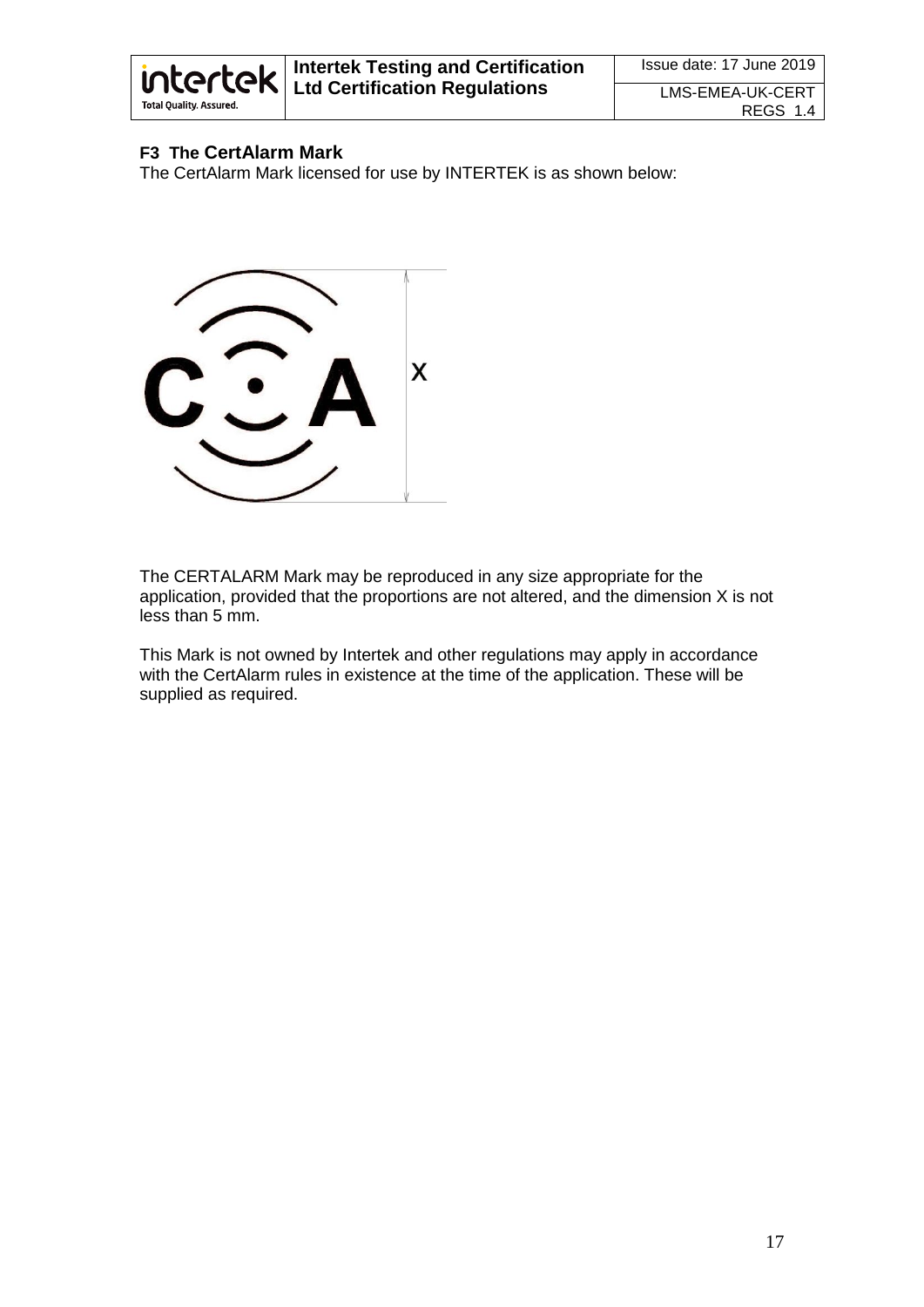# **Annex G - The Intertek Tick Mark**

*intertek* 

**Total Quality, Assured** 

This Mark and can only be used where other Intertek Marks are not available.

# **G1 Invoicing and fees for the Tick Mark**

A Licence fee will be charged for the certified product during the period of validity of the Licence. The first Licence fee is charged in conjunction with the certification. The fee is charged to the applicant's account for a full year irrespective of the date of issue. Subsequent Licence fees are charged annually in advance in the anniversary month of issue.

An Application Fee is payable by a Client for a Certificate or Licence to Intertek before any work is carried out and is not returnable.

A fee is payable for each inspection of all the relevant manufacturing locations and where this inspection is carried out by an agreed agent; a Certification Management Fee is also required.

### **G2 Validity of the Intertek Tick Mark Licence**

A Licence will be reviewed either every 3 or 5 years (depending on the product). This period shall be reduced where the Date of Withdrawal of the Standard (DOW) dictates that the Standard to which the product was tested has been superseded. If the review of Licensed Goods has not been completed by the Review Date the Licence shall lapse, and the licensee shall no longer be entitled to place the Licensed Mark on the Certified Goods.

A Licence may be reinstated if the review is satisfactorily completed in the period during which it has been allowed to lapse.

A Licence shall be cancelled if it has not been reinstated within twelve months from being allowed to lapse.

A pre-licence factory inspection of all the relevant manufacturing locations must be successfully completed prior to issuing a new approval and an annual routine inspection will be carried out on the anniversary of the approval, for the lifetime of the approval.

Samples of the product will be periodically inspected and a fee will be payable by the Client to cover any test and administration fees. A maximum of one inspection per product will be carried out per year, unless issues arise concerning unauthorised modifications of the product.

# **G3 The Tick Mark**

A sample of the Tick Mark for Certified Goods is as shown below:

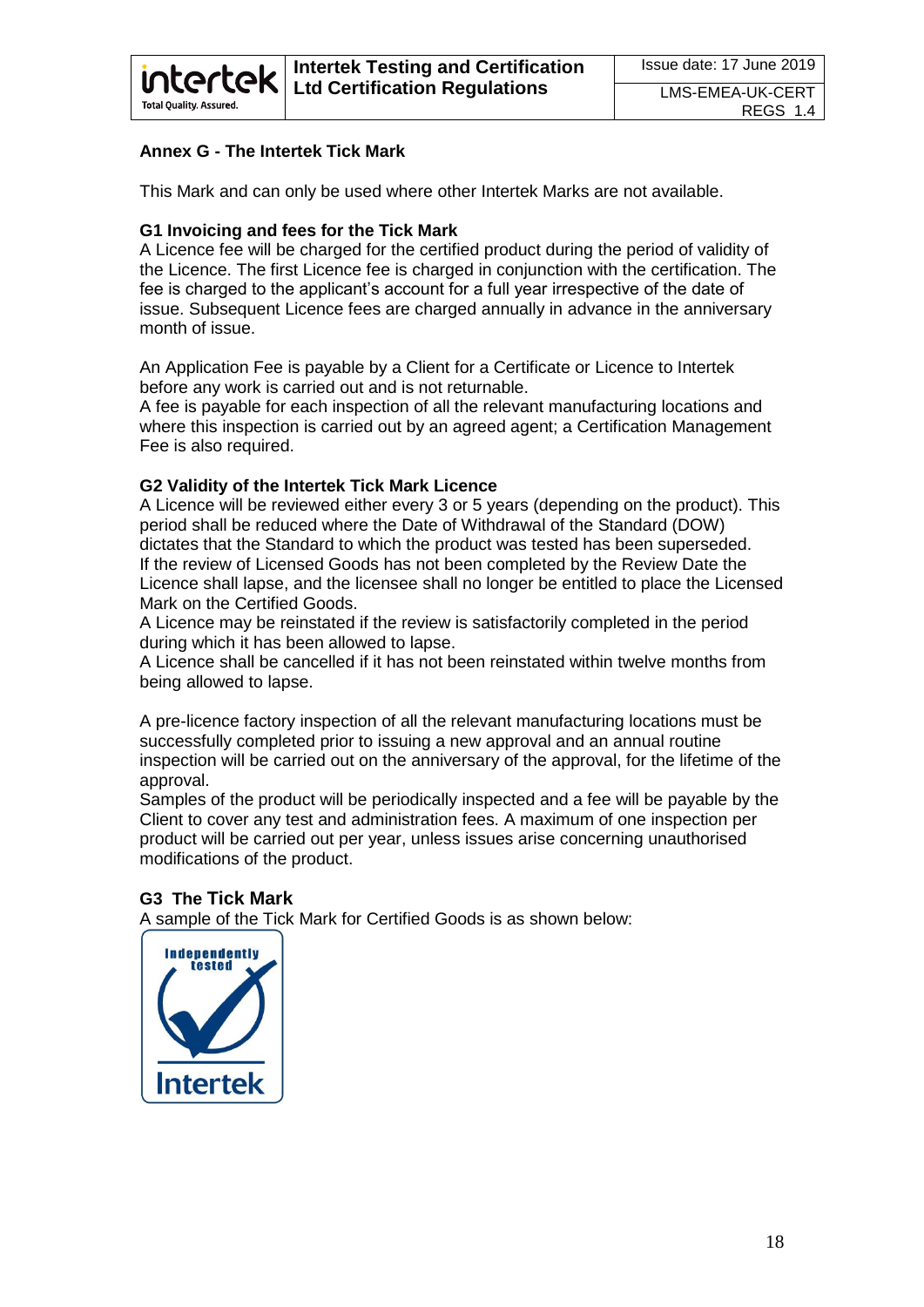

#### **Annex H H1 The European Building Automation Controls Scheme (EuBAC) Product Approval Mark**

The EuBAC Mark licensed for use by INTERTEK is as shown below:



This Mark is not owned by Intertek and other regulations may apply in accordance with the EuBAC rules in existence at the time of the application. These will be supplied as required.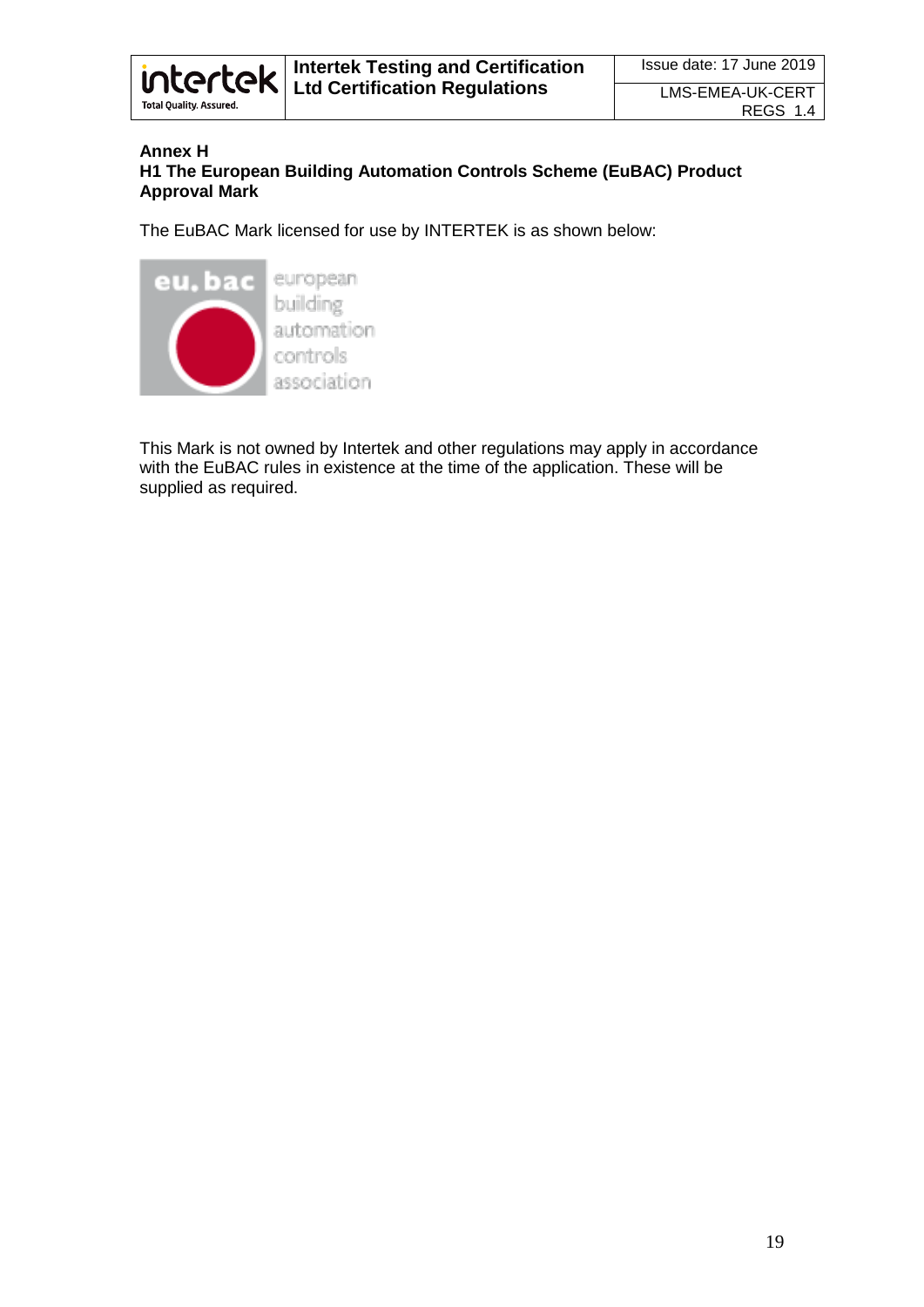

# **Annex I:**

Example of the Intertek logo when applied by the client on packaging, literature and the product when a Intertek Type 5 Certification mark program has been completed.



Pantone colours – Blue, Black or Grey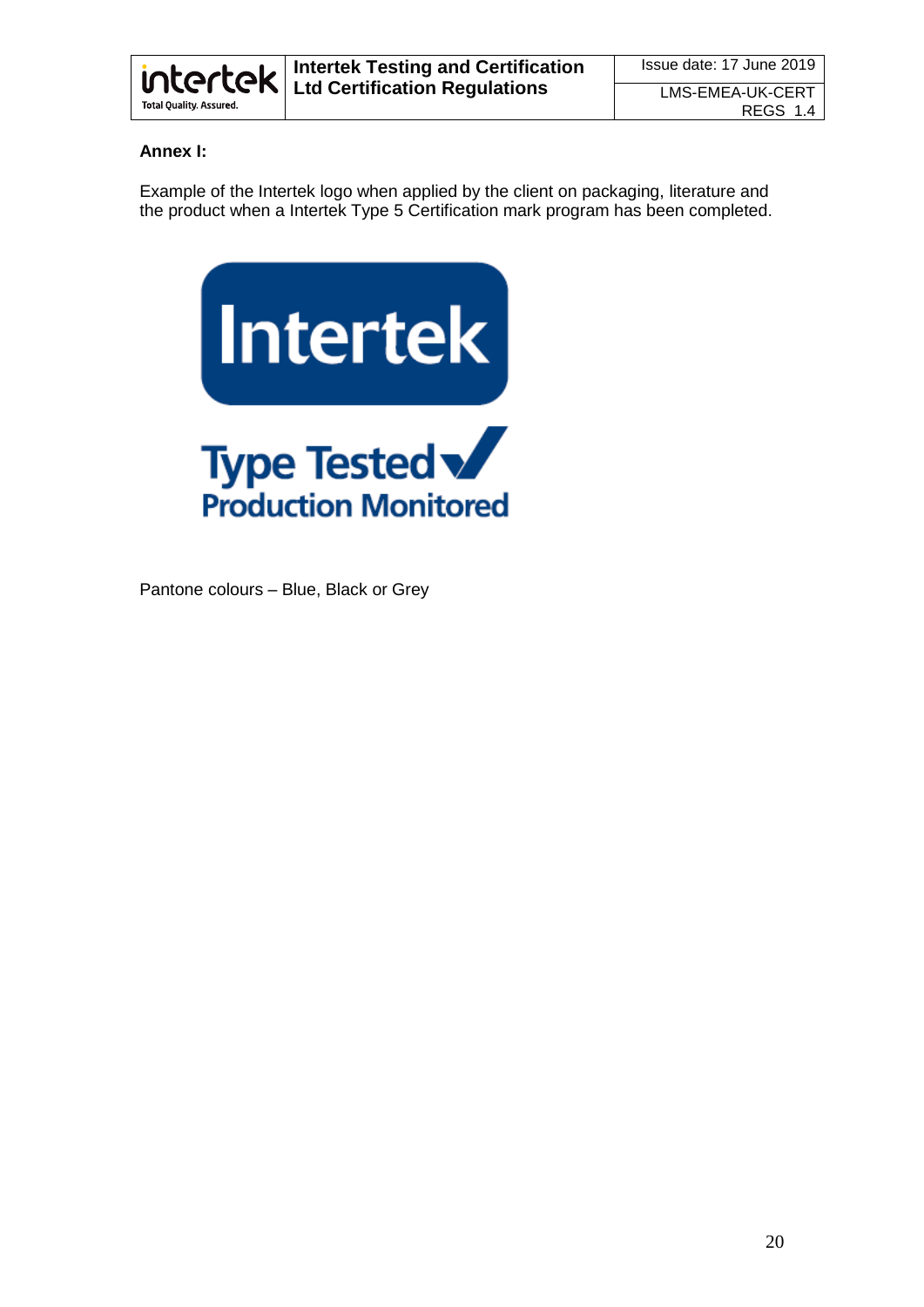

### **Annex J J1 IECEE CB Scheme**



IECEE CB Scheme is operated by the IEC System of Conformity Assessment Schemes for Electrotechical Equipment and Components (IECEE), the IECEE CB Scheme is an international system for mutual acceptance of test reports and certificates dealing with the safety of electrical and electronic components, equipment and products.

The Operational Documents (OD) can be found at the following link: [https://www.iecee.org/documents/refdocs/.](https://www.iecee.org/documents/refdocs/)